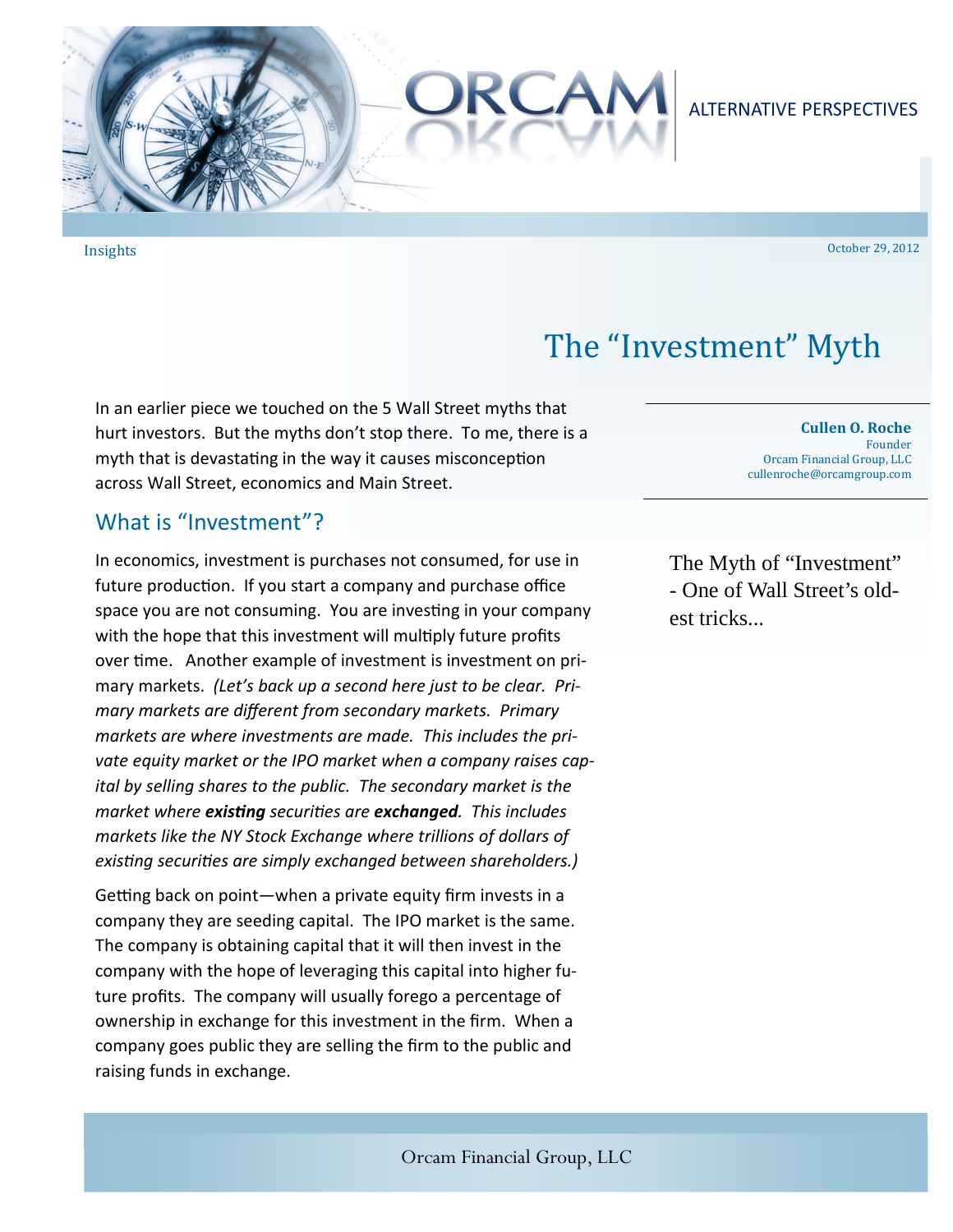But an odd thing has occurred over the years. We now refer to security exchanges as "investment" even though this is not at all an "investment". When you buy securities on a secondary market like the NY Stock Exchange or through an E-Trade account you are engaging in a simple exchange of cash for securities. The company you purchase does not obtain funds or new investment capital. You are not actually investing!

So what are you really doing? You are actually saving. When you obtain income that goes unspent you are saving. If you were to put this in a "savings account" with your local bank they would purchase low risk securities like money market funds or government bonds where you can earn interest. They are, in essence, buying securities on your behalf. They don't call this an "investment account" because that's not what it is. When you transfer funds into a brokerage account your funds will be swept into a default money market account. This is, for all in-

tents and purposes, a near equivalent of the account that your bank might call a "savings account".

When you purchase shares of stock on a secondary market you are engaging in the exact same kind of purchase that occurs in the savings account with your local bank. You are buying shares of existing securities. The only difference is the level of risk involved in these securities. Figure 1 to the right shows how a very basic asset class risk spectrum might look.

The important thing to note here is that your investment portfolio is not really an "investment portfolio" at all despite the fact that we all refer to it as "investing". What it really is, is a saving portfolio.





Your portfolio is a repository where your unspent income flows and is then allocated in the form of vari-

ous securities that are designed to achieve a number of different things.